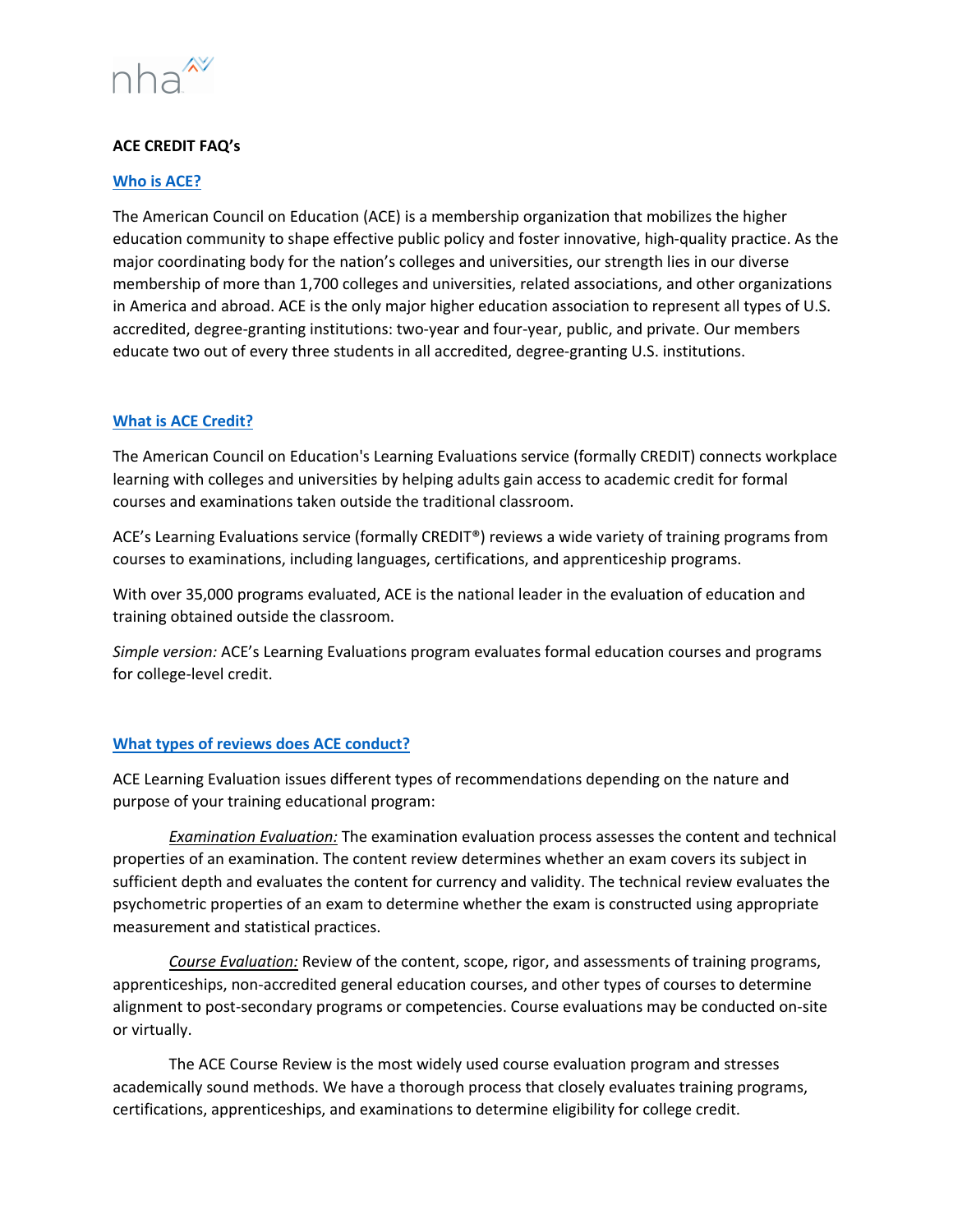

ACE reviews are carried out by experienced college and university faculty who assess the content, scope and rigor of an organization's training programs, courses or examinations and make appropriate recommendations for comparable college credit.

## **What information is evaluated by ACE:**

To arrive at the credit recommendation, ACE considers a number of relevant factors including:

- Exam content and construct
- Emphasis on each of the content, skill and/or ability areas
- Level of difficulty
- Evidence of validity
- Reliability of information
- Testing procedures

### **What are the different levels of credit that can be awarded?**

Credit recommendations for examinations are made in the following categories:

- Vocational certificate
- Lower division baccalaureate/associate degree
- Upper division baccalaureate degree
- Graduate degree

# **How is ACE Learning Evaluations service beneficial to NHA and our clients?**

It allows individuals who have passed an NHA certification exam or NHA learning resource to earn college credit for that work. That work will be captured in the form of an **ACE Credit Transcript** that works in the same way as a traditional college/university transcript. These credits can be/could be used to meet continuing education **(Not for NHA Recertification)** or career development requirements (for employers) or could potentially be transferred to another institution of higher learning and count towards completion of an associated degree. This can help certification holders in achieving career pathways and taking next steps towards successful employment or additional academic degree attainment.

- **Please note that the evaluation and acceptance of transfer credit is always up to the incoming institution, and it is not a guarantee that transfer credit will be aligned or awarded.**
- **The incoming institution will also decide which program(s) the credit could be applied towards AND how they will categorize the credit (i.e. general education, elective, etc.)**
- **Credits can only be considered or applied to current areas of studies, NOT past degrees, etc.**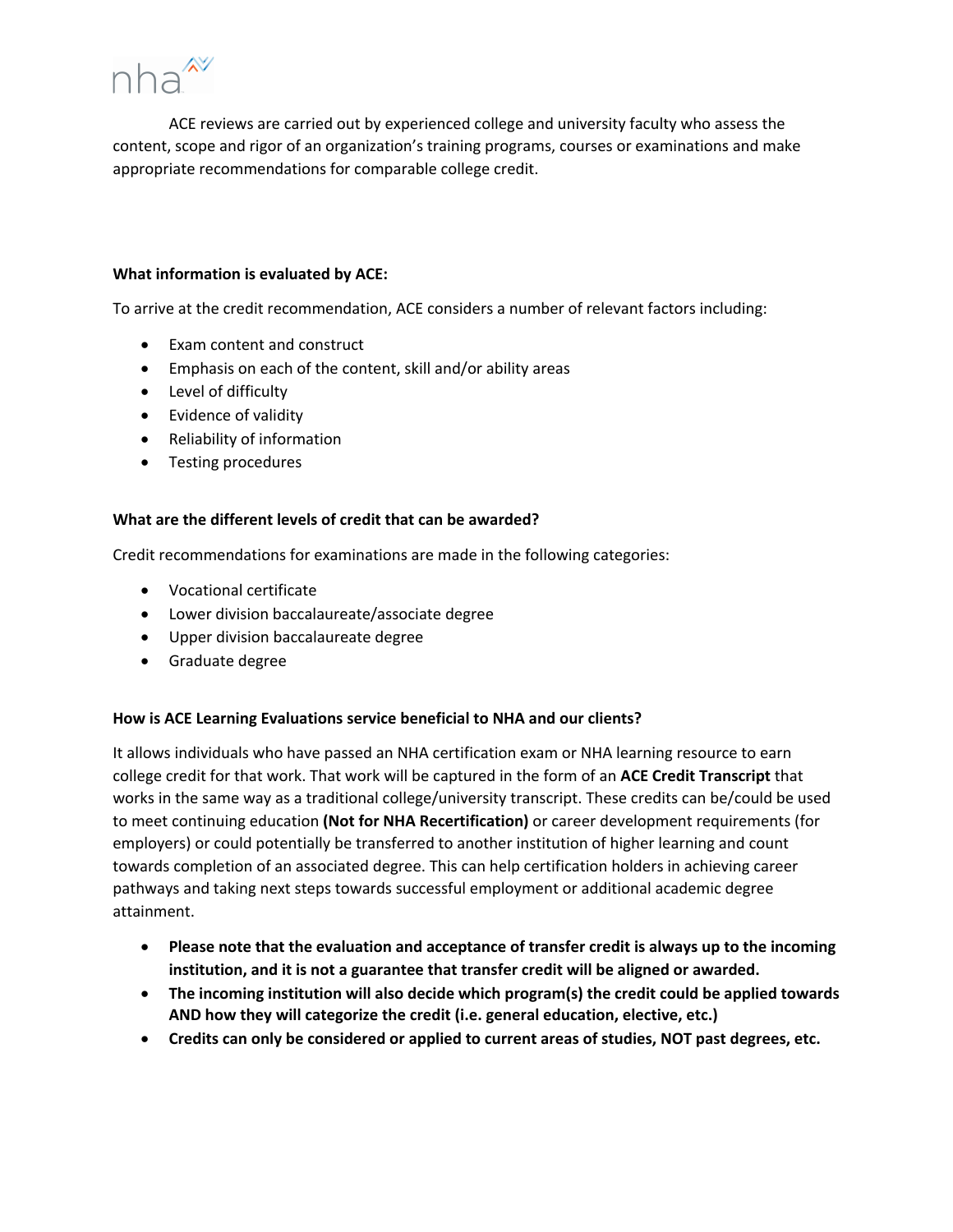

## **Which NHA Certification Exams have been approved by ACE?**

- Certified Clinical Medical Assistant (CCMA) 2 semester hours, lower-division baccalaureate/associate degree category
- Certified Phlebotomy Technician (CPT) 2 semester hours, lower-division baccalaureate/associate degree category
- Exam for the Certification of Pharmacy Technicians (ExCPT) 2 hours, vocational category

### **Where do I find NHA courses or exams that have been approved by ACE?**

The ACE National Guide to College Credit for Workforce Training - contains ACE credit recommendations for formal courses or examinations offered by various organizations, from businesses and unions to the government and military.

To view ACE approved NHA approved certifications – click here.

### **Who is eligible to apply to receive credit through ACE?**

Only certification holders that have successfully passed an NHA ACE approved exam (CCMA, CPT, ExCPT) from Jan. 1, 2020 to December 31, 2022 are eligible to access ACE credit. It is NOT retroactive prior to 2020. ACE exam approvals are good for three years as noted above.

If you earn an ACE credit transcript, you will have access to obtain your ACE transcript between now and December 31, 2022.

If you have earned more than one NHA ACE approved exam (stacked credentials), you will receive credit for each of the eligible, approved exams.

*Example: Jane Smith passed her CCMA on 3/6/21 and her CPT on 5/20/21. Her transcript would show a total of 4 credits, 2 for each ACE approved exam.* 

#### **Is there an age limit on eligibility for ACE credit?**

No, if an individual met NHA's eligibility criteria to sit for an NHA certification exam and successfully passed (as listed above) during the approved time frame, they will have access to an ACE transcript.

#### **Who issues an ACE Learning Evaluations Transcript?**

ACE partners with Acclaim by Credly to issue an ACE Transcript.

You will receive an email from admin@credly.com with information on how to access your transcript.

Click here for more information on getting started with Credly.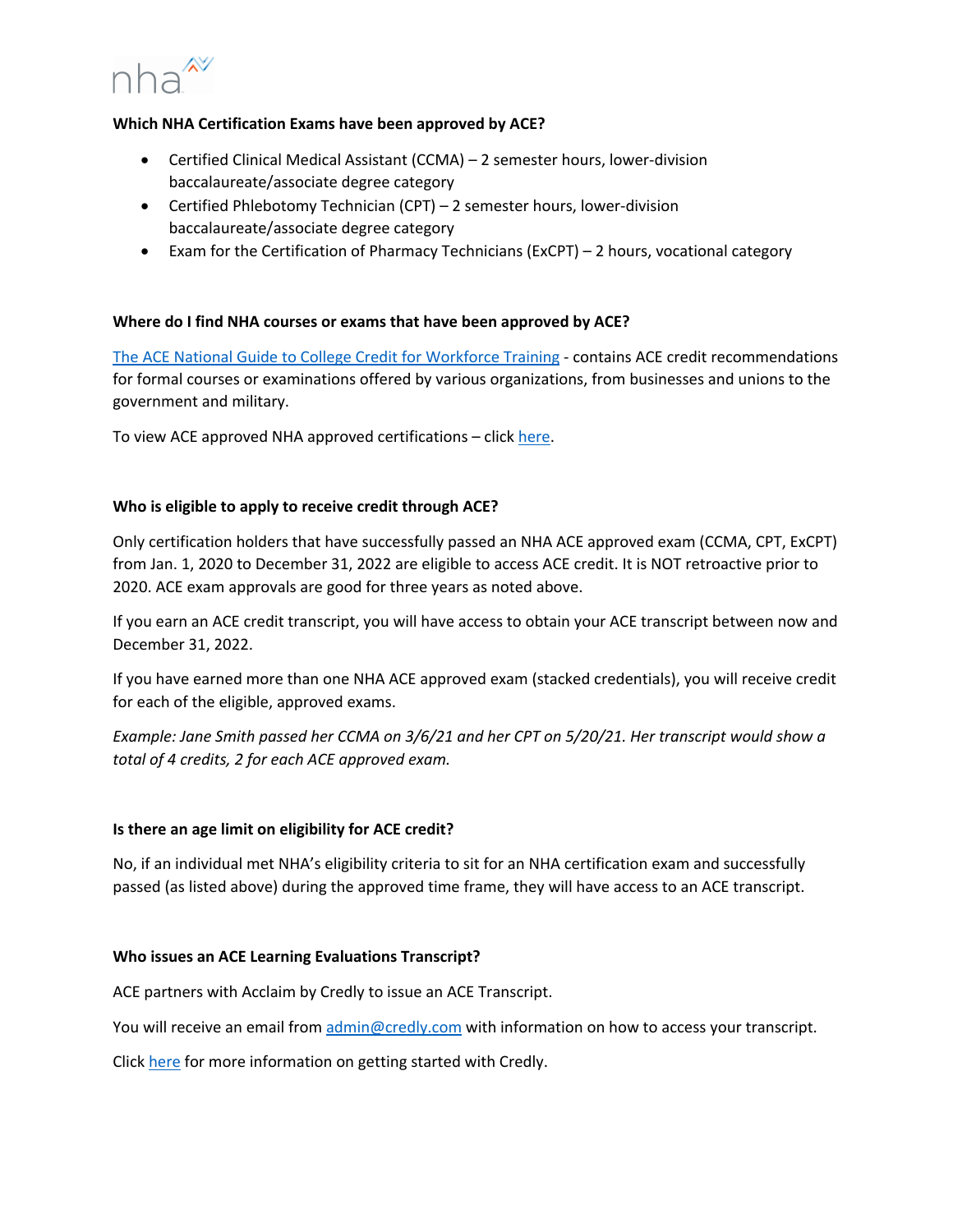

# **Am I getting a badge or a transcript from ACE/Credly and does NHA offer digital badges for their other exams and/or resources?**

Once validated, ACE issues an ACE Badge. The badge holds the key to ordering a transcript. This may be confusing because **NHA does not currently issue digital badges** for any of our certification exams or learning resources. Currently, we **only offer an ACE Badge that gives you access to your transcripts** for three of our certification exams but are working to gain ACE approval for additional exams and learning resources.

In this instance, the 'digital badge' that Credly issues is representing an ACE Transcript, showing college credit earned, that can be printed, sent, or shared by individuals with other educational institutions.

# **What is the process for obtaining an ACE Transcript from** *Acclaim by Credly* **identifying my ACE credit earned?**

Visit www.Credly.com to set up your account and get started.

Once you determine eligibility, please follow the simple steps below to gain access to your ACE transcript:

- 1. An NHA learner successfully passes an ACE approved certification exam.
- 2. NHA issues a digital badge via Credly. The badge holds the key to ordering a transcript.
- 3. The earner receives an email from Credly (admin@credly.com)
- 4. The earner acts on the email and creates an account with Credly.
	- a. The earner must click the "Accept your transcript/badge" button.
- 5. The earner puts the badge to work by sharing and/or ordering a transcript. There is no charge to the earner for any of this.

# **Does an earner/individual have to create an account?**

Yes, because you cannot share a digital badge (ACE Transcript) unless you have a Credly account with an email. It has to do with badge standards and the viewer's ability to verify that it was YOU (the earner) who earned the badge.

# **Do I have to make my information be public?**

No, you are free to make your profile or an individual badge private. However, private profiles and badges are not verifiable, so if you tell someone you have a certification/badge/transcript, but it is private, that person cannot verify its authenticity.

#### **Where should your earners go if they have questions?**

Visit https://support.credly.com/hc/en-us